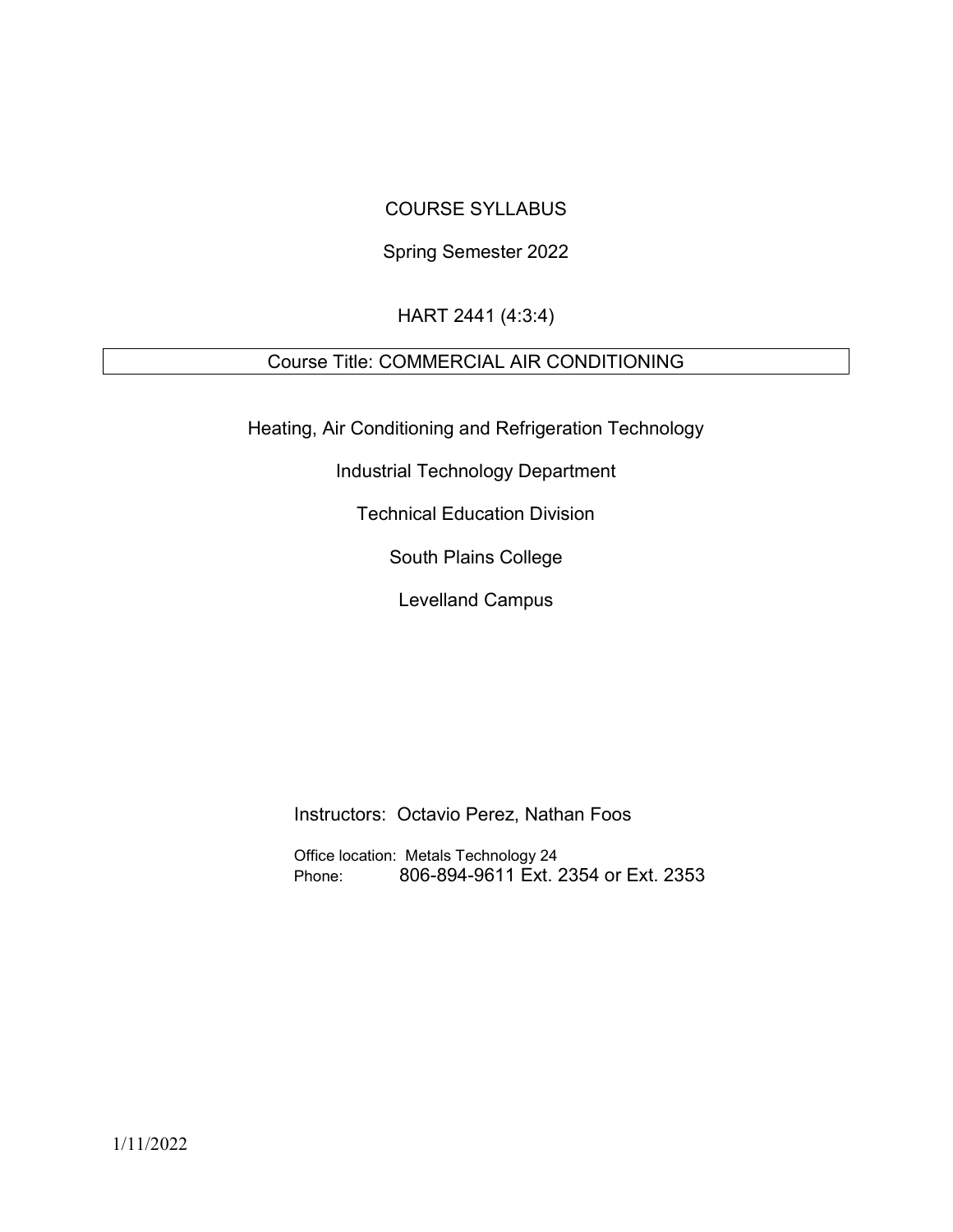## COVID-19

 Consistent with the latest CDC recommendations, we have revised our guidance for students, faculty, and staff who have a known exposure or have tested positive. Anyone with a known exposure should wear a mask for 10 days and should seek a COVID-19 test on day five after exposure. If you test positive or develop symptoms, you should immediately self-isolate and seek a COVID-19 test. Please immediately notify your instructor, supervisor, and DeEtte Edens, Associate Director of Health and Wellness, any time you test positive for COVID-19. Anyone who tests positive is required to self-isolate for five days. Following the five-day isolation period, if you are asymptomatic or your symptoms are resolving, you may return to work or class but should wear a mask for five additional days. If you are still symptomatic, please contact DeEtte Edens at dedens@southplainscollege.edu or 806-716-2376 prior to your return date.

#### 4.1.1.1. Diversity Statement

In this class, the teacher will establish and support an environment that values and nurtures individual and group differences and encourages engagement and interaction. Understanding and respecting multiple experiences and perspectives will serve to challenge and stimulate all of us to learn about others, about the larger world and about ourselves. By promoting diversity and intellectual exchange, we will not only mirror society as it is, but also model society as it should and can be.

#### 4.1.1.2. Disabilities Statement

Students with disabilities, including but not limited to physical, psychiatric, or learning disabilities, who wish to request accommodations in this class should notify the Disability Services Office early in the semester so that the appropriate arrangements may be made. In accordance with federal law, a student requesting accommodations must provide acceptable documentation of his/her disability to the Disability Services Office. For more information, call or visit the Disability Services Office at Levelland (Student Health & Wellness Office) 806-716-2577, Reese Center (Building 8) 806-716-4675, or Plainview Center (Main Office) 806-716-4302 or 806-296-9611.

### 4.1.1.3. Non-Discrimination Statement

South Plains College does not discriminate on the basis of race, color, national origin, sex, disability or age in its programs and activities. The following person has been designated to handle inquiries regarding the non-discrimination policies: Vice President for Student Affairs, South Plains College, 1401 College Avenue, Box 5, Levelland, TX 79336. Phone number 806-716-2360.

#### 4.1.1.4 Title IX Pregnancy Accommodations Statement

If you are pregnant, or have given birth within six months, Under Title IX you have a right to reasonable accommodations to help continue your education. To activate accommodations you must submit a Title IX pregnancy accommodations request, along with specific medical documentation, to the Director of Health and Wellness. Once approved, notification will be sent to the student and instructors. It is the student's responsibility to work with the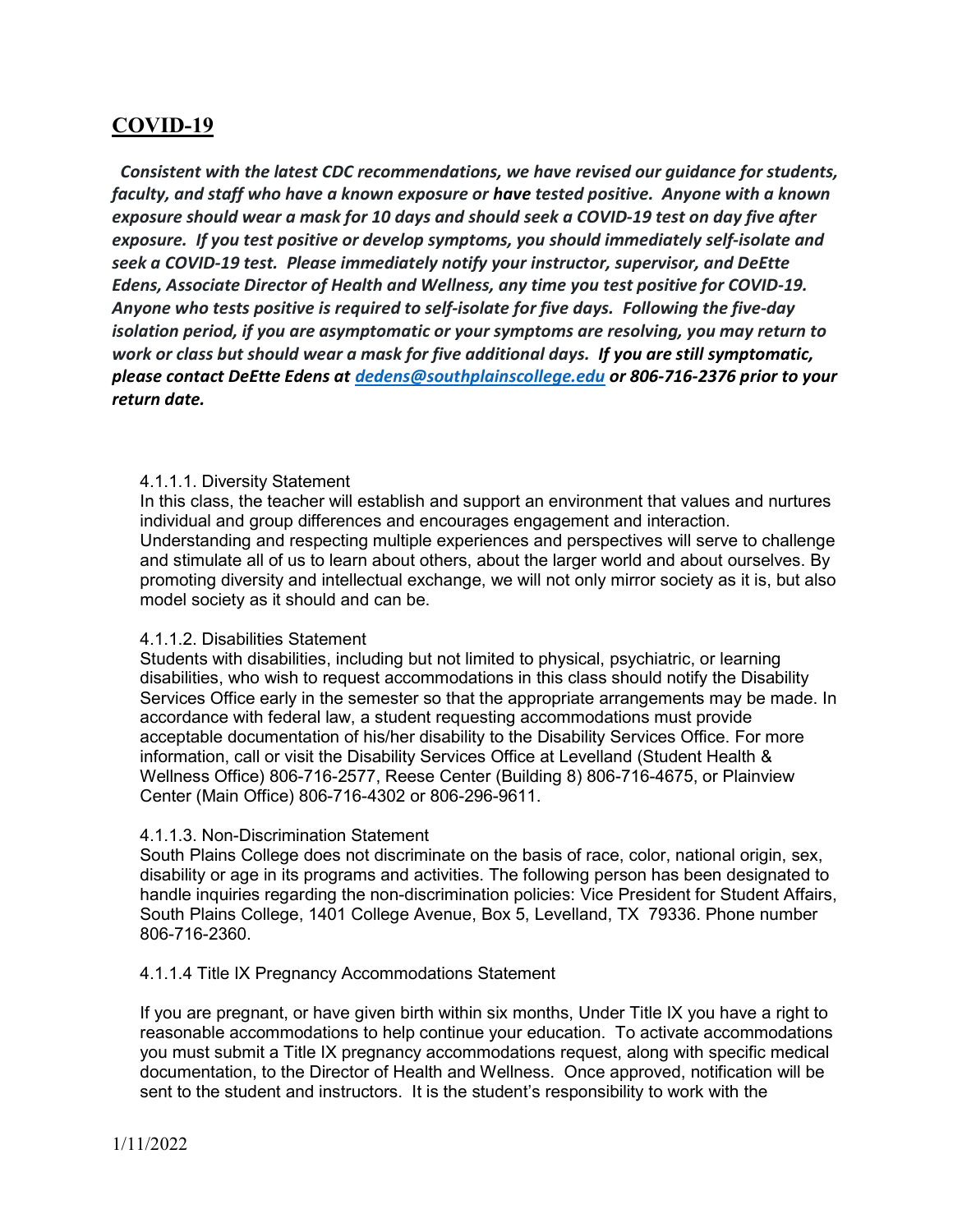instructor to arrange accommodations. Contact Crystal Gilster, Director of Health and Wellness at 806-716-2362 or email cgilster@southplainscollege.edu for assistance.

### I. Course description:

Prerequisite: HART 2331 and HART 2336. Study of components, applications, and installation of air conditioning systems with capacities of 25 tons or less.

End-of-Course Outcomes: Apply and describe the sequence of operation for commercial air conditioning systems and their accessories; identify components relative to commercial air conditioning; and explain energy efficient and renewable energy technologies.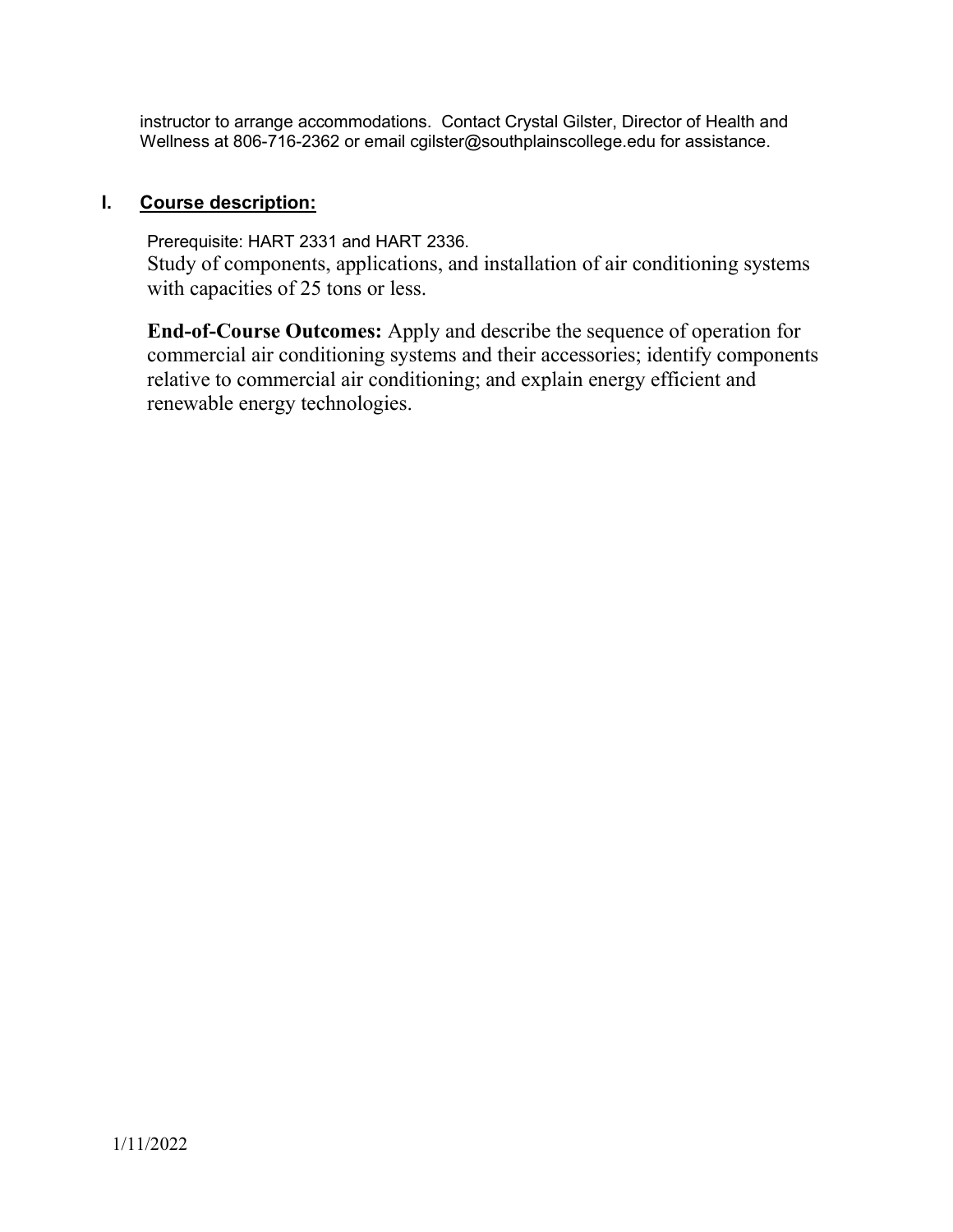### **Attendance Policy:**

### a. South Plains College Attendance Policy

Excessive absences are a serious problem, and as a part of technical training good attendance habits are necessary. Positive steps will be taken in this program to develop these habits. The employer demands good work habits, and in order for the student to learn good work habits our attendance policy will require punctual and regular attendance.

Students must attend and/or participate in all classes for which financial aid is awarded. If it is determined that a student is awarded financial aid for a class or classes in which the student never attended or participated, the financial aid award will be adjusted in accordance with the classes in which the student did attend/participate and the student will owe any balance resulting from the adjustment.

### Absence for Military Service

In accordance with Texas Education Code Section 51.9111, a student is excused from attending classes or engaging in other required activities, including exams, if he or she is called to active military service of a reasonably brief duration. The maximum time for which the student may be excused has been defined by the Texas Higher Education Coordinating Board as "no more than 25 percent of the total number of class meetings or the contact hour equivalent (not including the final examination period) for the specific course or courses in which the student is currently enrolled at the beginning of the period of active military service." The student will be allowed a reasonable time after the absence to complete assignments and take exams.

### Religious Holy Days

In accordance with Texas Education Code Section 51.911, South Plains College will allow a student who is absent from class for the observance of a religious holy day to take an examination or complete an assignment scheduled for that day within seven (7) calendar days after the absence. Students are required to file a written notification of absence with each instructor within the first fifteen (15) days of the semester in which the absence will occur. Forms for this purpose are available in the Dean of Students Office along with instructions and procedures. "Religious holy days" means a holy day observed by a religion whose place of worship is exempt from property taxation under Texas Tax Code Section 11.20.

It is the student's responsibility to verify administrative drops for excessive absences through MySPC using his or her student online account.

b. An absence is defined as a student entering class after the scheduled class/lab begin time or a student leaving before the scheduled class/lab end time.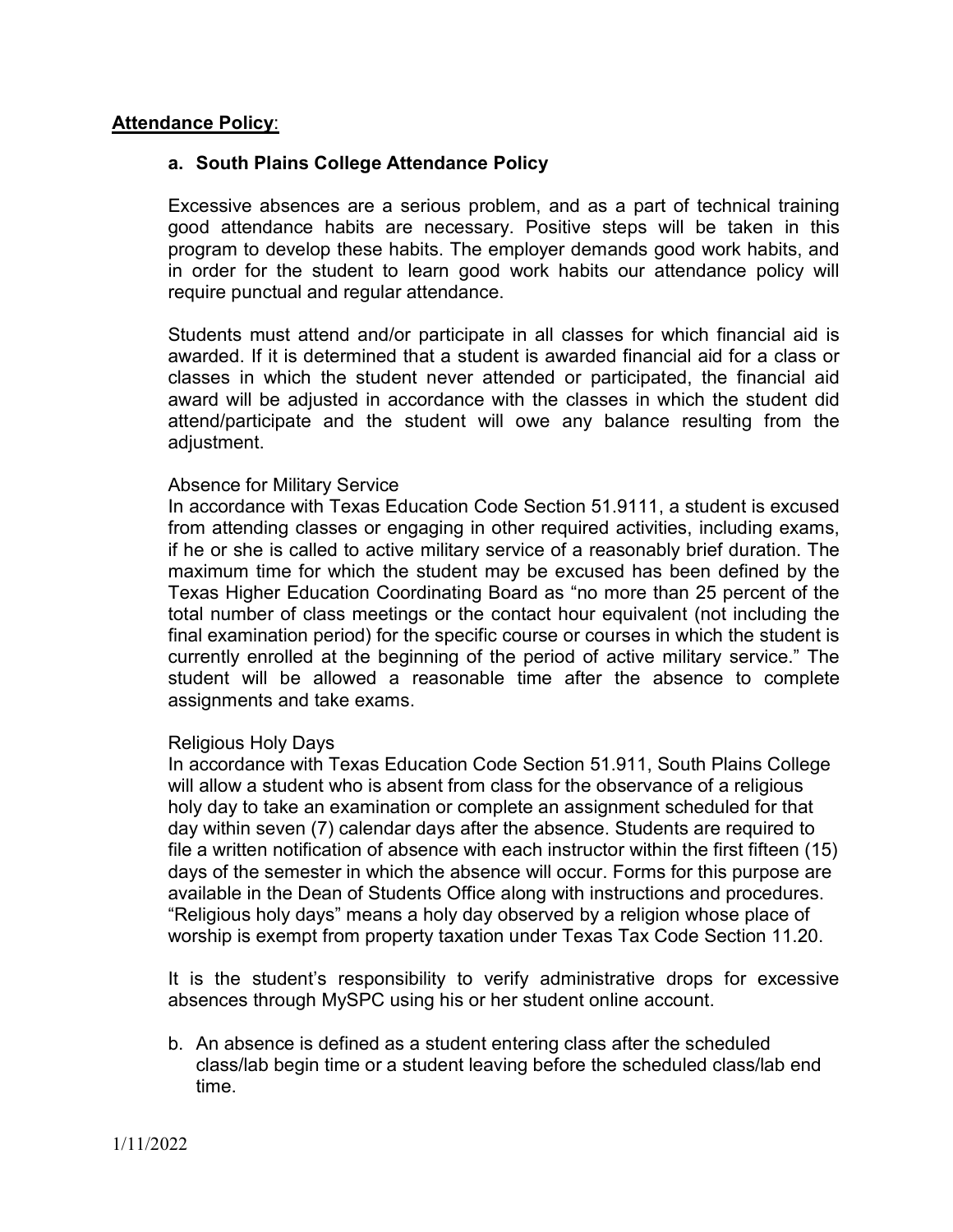- c. A student is allowed Three absences. Students exceeding Three unexcused absences will automatically be given a failing grade and administratively withdrawn from the course.
- d. The attendance policy of this class and program area will be as follows:

### No excused absences except for

- A. Military service
- B. Official trip authorized by the college
- C. Documented religious holidays as defined by SPC course Catalog.

## e. Unexcused absence Make-up Policy:

A student will only be allowed to make-up tests and assignments for extenuating problems such as surgery, severe illness, pregnancy and family emergencies. The student is responsible for providing satisfactory evidence to substantiate the reason for the absence within two working days of the absence to the instructor. A grade of zero will be given to tests and assignments if the student fails to meet these requirements. A student meeting these requirements will be provided a make-up class, not to exceed 14 days after the absence. A make-up class including tests and assignments will not be given during the course's scheduled class/lab time but on a specific date and time as scheduled by the instructor. A grade of zero will be given to tests and assignments if the student does not attend the make-up class. A student attending a make-up class does not constitute an excused absence and the original absence will not be dismissed. Students cannot attend more than three make-up classes per course/semester.

# II. Academic Integrity Refer to SPC Course Catalog and the Student Handbook

## **III.** Student Conduct

Refer to SPC Course Catalog the Student Handbook and Syllabi Foundation Scan Skills.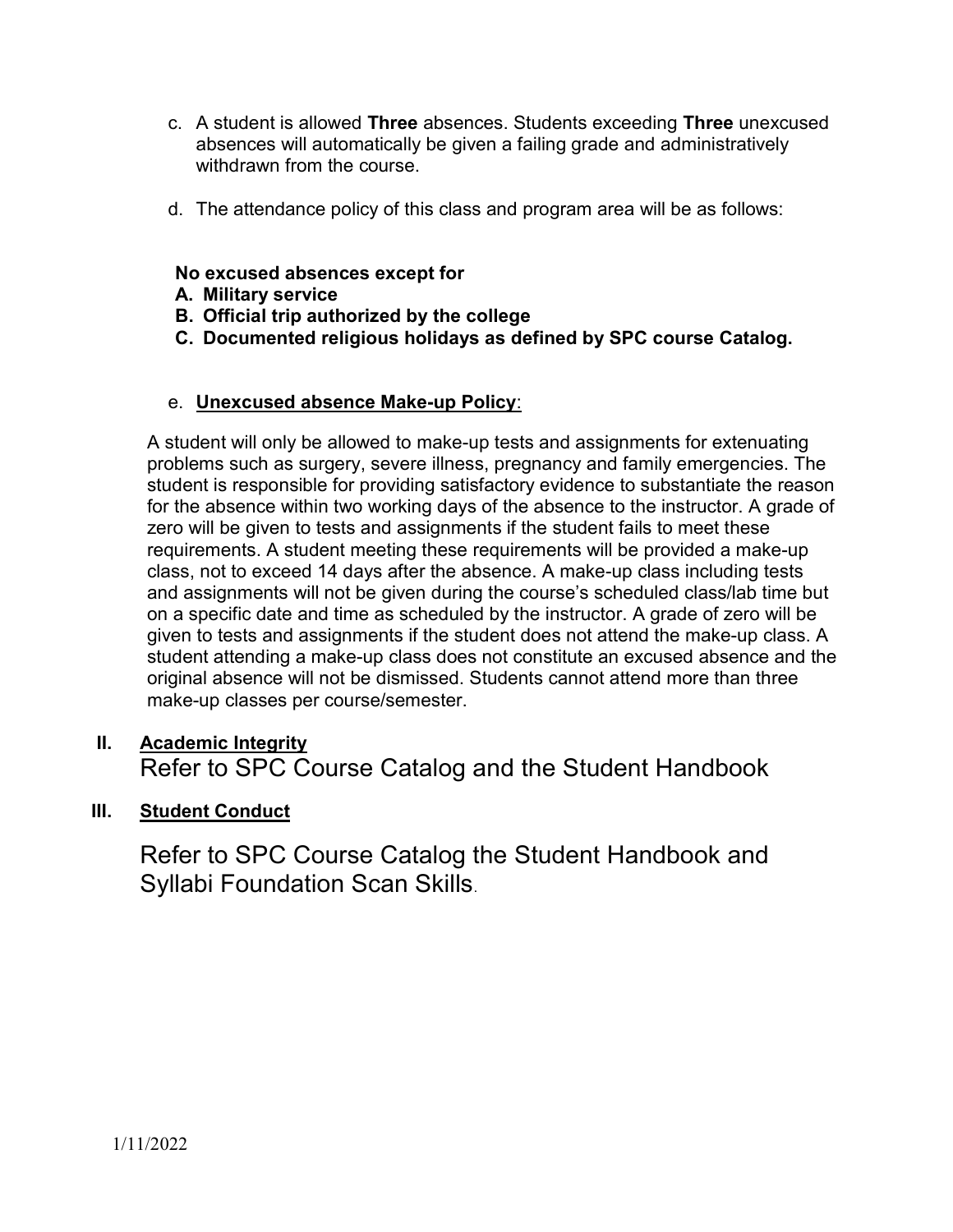## IV. SPECIFIC COURSE/INSTRUCTOR REQUIREMENTS:

Only closed toed shoes, long pants, and sleeved shirts will be allowed in the classroom or in the lab. No shorts, sunglasses, sandals, or tank tops will be worn. Safety glass' and gloves are required.

## a. Assignment Policy

Classroom assignments:

- 1. Chapter assignments will be given by the instructor. Questions at the end of the chapter will be graded on a percent basis and must be completed above 70% correct.
- 2. Tests on chapter assignments will be given by the instructor at his option. Tests will be graded on a percent basis.
- 3. Both a Written and Practical Final examination will be given.
- 4. Due dates for assignments and exams are non-negotiable, and late work will be given a zero.

Lab Assignments:

- 1. The student will demonstrate his knowledge of the subjects by completing Lab Assignments with 100% accuracy. These Lab Assignments are Cognitive in nature and will be evaluated by the Instructor.
- 2. Additional Lab Assignments will be given to evaluate the Psycho-motor skills of the Student. The instructor will also evaluate these.
- 3. A minimum number of Lab assignments are required and must be completed.
- 4. Students will be assigned individual and group lab projects. Students are prohibited from participating in projects not assigned to them.
- 5. Late work will not be accepted. Anything turned in after the due date will receive a zero for that assignment.

## b. Grading Policy/Procedure and/or methods of evaluation.

i. Grades are compiled in the following manor:

| Lab. Assignments      | 15%  |
|-----------------------|------|
| Chapter assignments   | 15%  |
| <b>Chapter Test</b>   | 30%  |
| Final Exam. Practical | 15%  |
| Final Exam. Written   | 25%  |
| <b>TOTAL</b>          | 100% |
|                       |      |

| Grading 100% to 90% | $=$ A              |                  |
|---------------------|--------------------|------------------|
| 89% to 80%          | $=$ $\overline{B}$ |                  |
| 79% to 70%          | $=$ C              |                  |
| 69% below           |                    | $=$ $\mathsf{F}$ |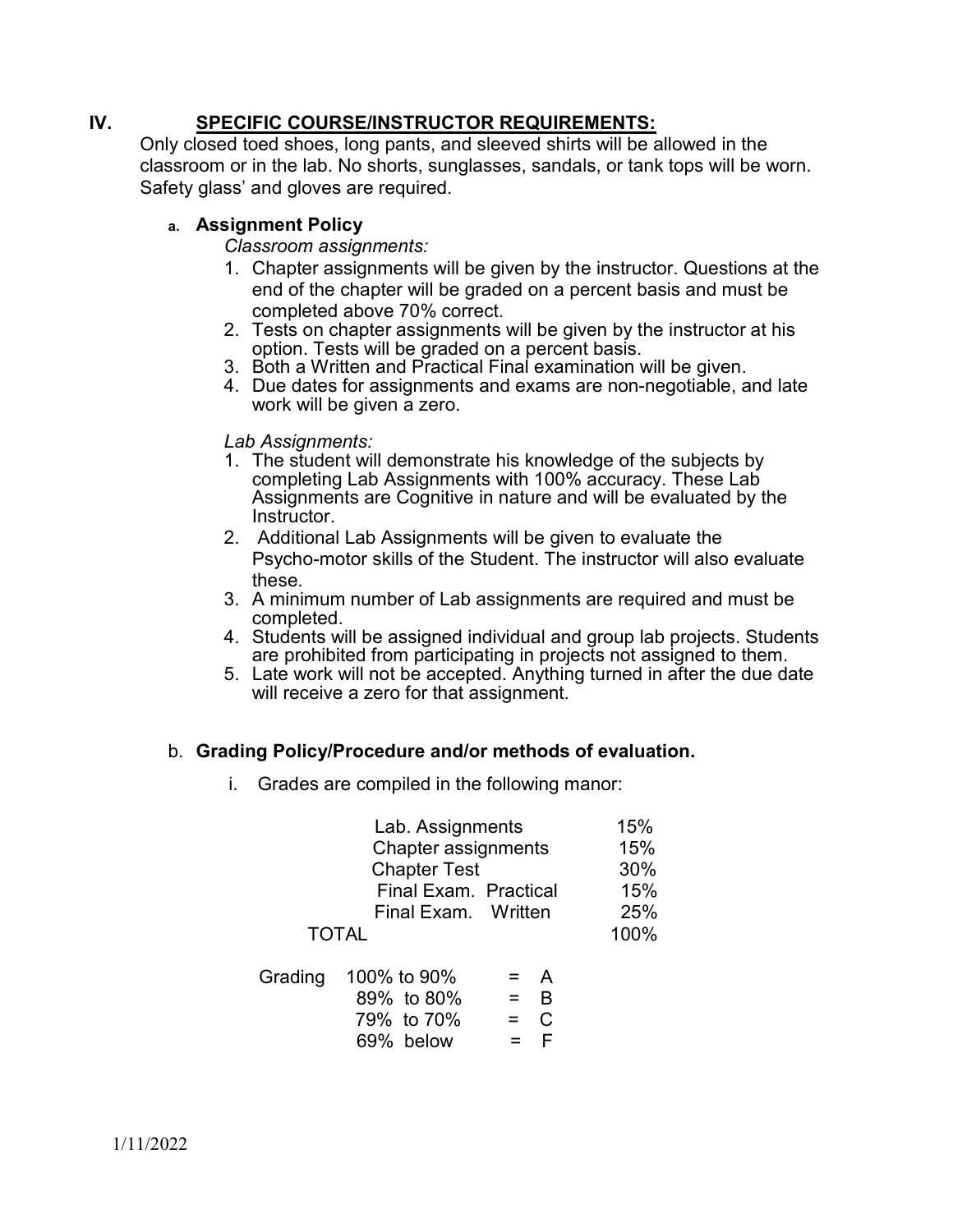- ii. Students will be graded on Course Scan Competencies and Foundation Skills. Points will be deducted from the total grade for not meeting minimum requirements.
- iii. A student will be given a failing grade if a student is consistently late to class and/or lack of motivation that is distracting to others. In accordance with HVAC/R industry standards, SPC student handbook, SPC course catalog and the syllabi SCANS and Foundation Skills.

 Examples of distractions to others; Sleeping in class/lab Excessive interruptions Propping feet up on projects, tables, chairs etc…

### c. Learning Outcomes

Students must demonstrate the learning outcomes in the Practical and Written Final Exams.

Practical Exam

Requirements:

Practical exam grading is based on 100 total points. Students will be given three opportunities to correct mistakes. The first mistake 10 points will be deducted or a grade of 90. The second mistake an additional 20 points will be deducted or a grade of 70. The third mistake will be a grade of 50. The fourth mistake will be given a zero.

### Written Exam

Requirements:

Written exam grading: zero through 100 points.

Course outline, required text and materials

To be handled on the first day of Class.

### V. GENERAL COURSE INFORMATION:

#### a. Electronic course access

All students must access Blackboard and EdReady the first week of the course.

### b. Tutoring Policies

Students who do not pass their first exam will be required to attend three hours of tutoring each week until they pass their next exam. This is a course requirement and will be reflected in the course grade.

Resources available to all students; Blackboard course with information about study skills and strategies, how to use EdReady and ETS Success Navigator, campus resources, and how to use tutorial services effectively.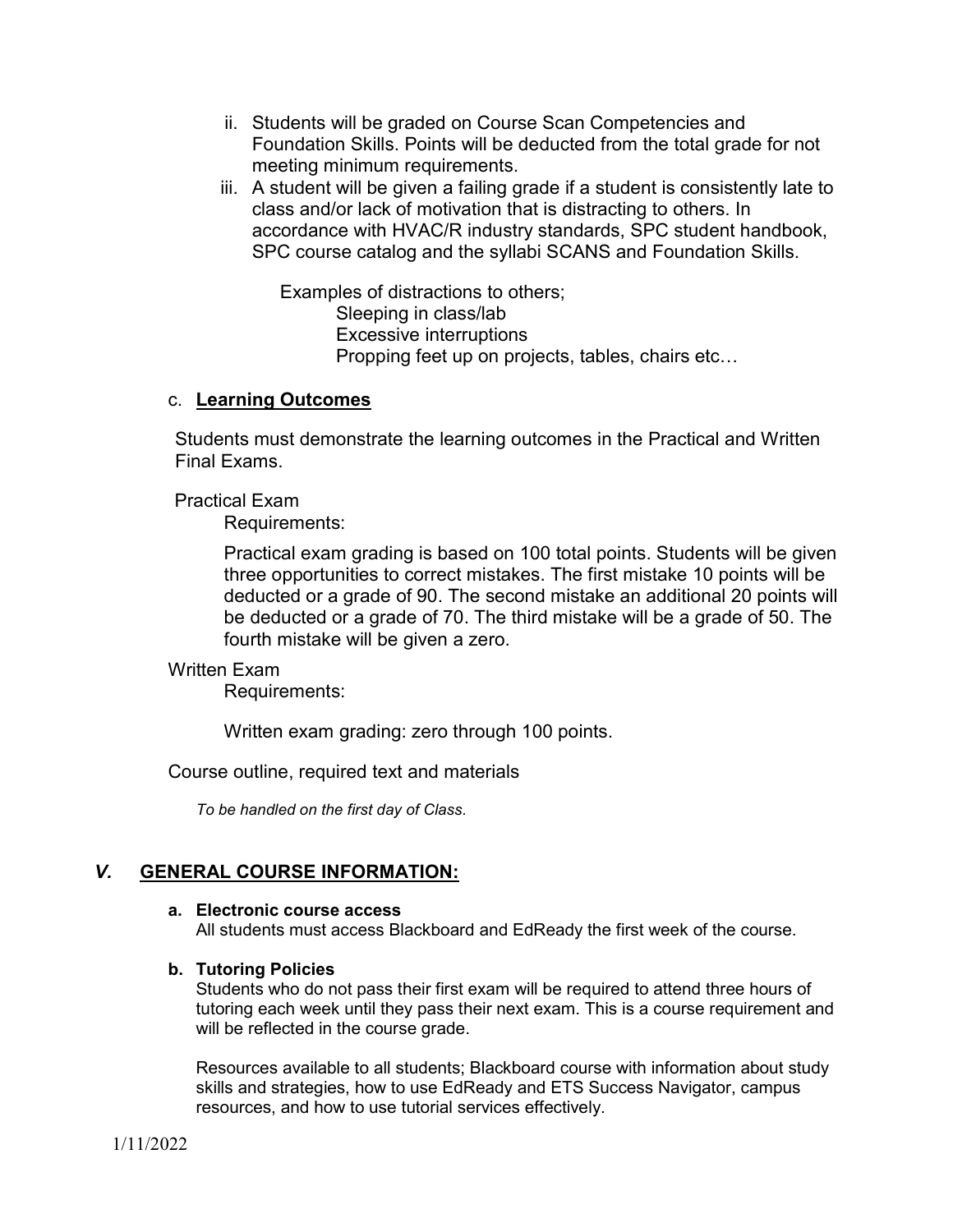### VI. VERIFICATION OF WORKPLACE COMPETENCIES

A Capstone Experience Written and Practical examination tests will be given at the designated exit points. These tests must be completed with a grade of 70 or better before Certificates or Associate of Applied Science degree credits can be given.

### Tool requirements

Students are required to purchase tools to use in the lab. A mandatory list of the tools required for lab assignments are listed below. Students are required to have all tools before they will be admitted into the course.

- 1 EA 8" ADJUSTABLE WRENCH
- 1 EA 10" ADJUSTABLE WRENCH
- 1 EA #1 PHILLIPS SCREWDRIVER
- 1 EA #2 PHILLIPS SCREWDRIVER
- 1 EA #1 STANDARD SCREWDRIVER
- 1 EA #2 STANDARD SCREWDRIVER
- 1 EA SMALL POCKET PHILIPS SCREWDRIVER
- 1 EA SMALL POCKET FLATHEAD SCREWDRIVER
- 1 EA COMBINATION BOX\OPEN END WRENCH SET (3/8 TO 7/8 IN.)
- 1 EA 6" NEEDLE NOSE PLYERS
- 1 EA 6" DIAGONAL CUTTERS
- 1 EA 4 WAY REFRIGERATION SERVICE VALVE WRENCH
- 1 EA WIRE STRIPPER
- 1 EA CHANNEL LOCK Pliers #420
- 1 EA SOCKET SET (STANDARD NOT METRIC)
- $\bullet$  1 EA NUT DRIVER SET (3/16 TO 1/2 IN.)
- 1 EA ALLEN WRENCH SET (STANDARD NOT METRIC)
- 1 EA FLASHLIGHT
- 1 EA CALCULATOR
- 1 EA COMBINATION 410a/22 MANIFOLD GAUGE SET WITH HOSES (NOT AUTOMOTIVE).
- 1 EA A combination RMS volt/amp meter with digital thermometer equivalent to KLEIN TOOLS CL200 OR 1 EA RMS VOLT- AMP- OHM METER AND 1 DIGITAL THERMOMETER.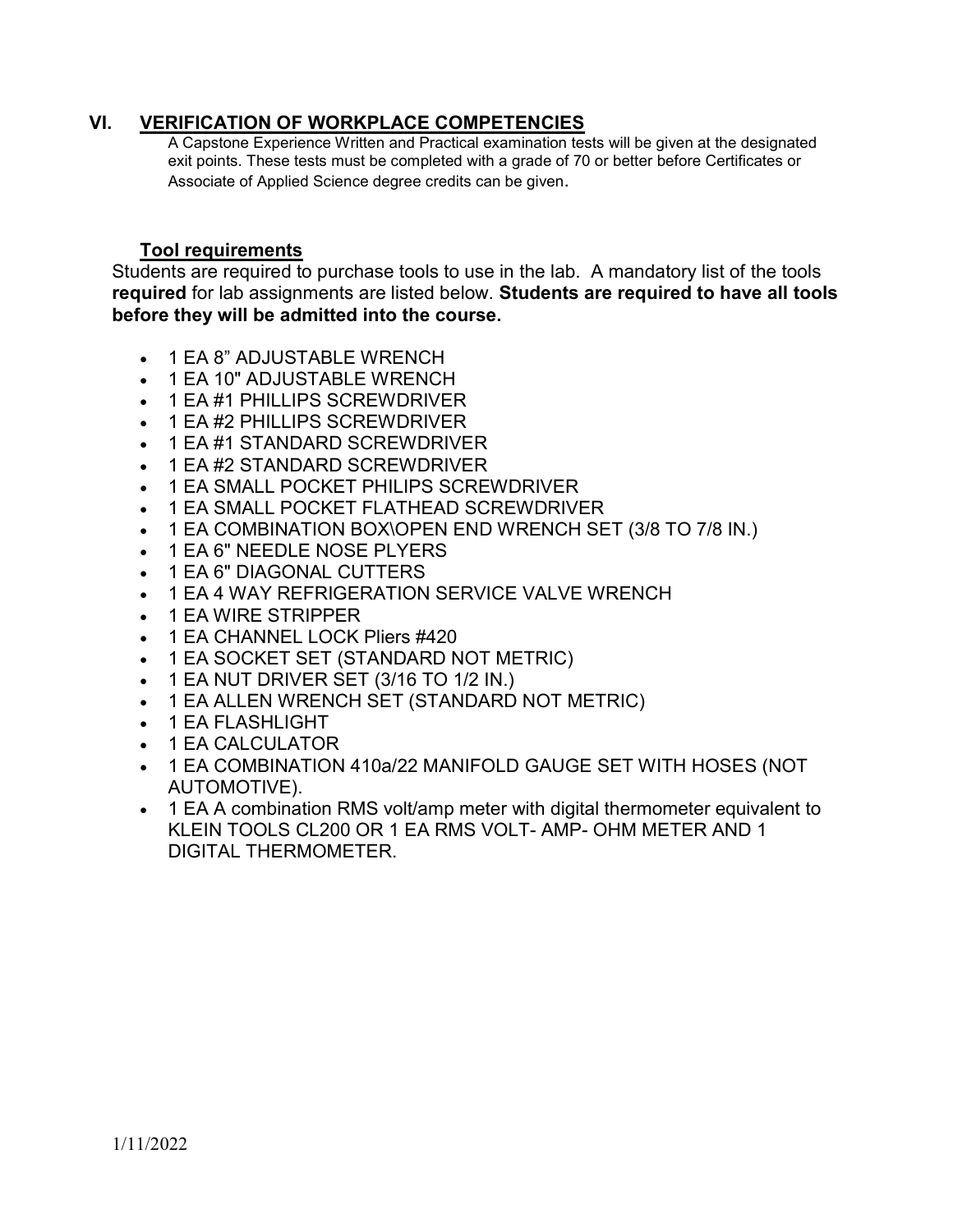### SCANS and Foundation Skills.

Appropriate Competencies and Foundation Skills set forth by the Secretaries Commission on Achieving Necessary Skills appointed by the Secretary of Labor to determine the skills that people need to succeed in the world of work. These have been integrated into the RACST training program.

#### Specifically they are:

#### Work-place Skills: C1-C3-C4-C5-C6-C7-C9-C11-C14–C18-C19

#### Foundation Skills: F3-F4-F5-F7-F13-F15-F17

References and methods are detailed in the SCANS document filed in the office of the coordinator of the Refrigeration, Air Conditioning Service Technology program.

#### A. SCANS COMPETENCIES

#### a) RESOURCES: Identifies, organizes, plans and allocates resources.

- C-1 TIME—Selects goal—relevant activities, ranks them, allocates time, and prepares and follows schedules.<br>C-2 MONEY—Uses or prepares budgets, makes forecasts, keeps records, and makes adiustments to meet MONEY—Uses or prepares budgets, makes forecasts, keeps records, and makes adjustments to meet objectives
- C-3 MATERIALS & FACILITIES-Acquires, stores, allocates, and uses materials or space efficiently.
- C-4 HUMAN RESOURCES—Assesses skills and distributes work accordingly, evaluates performances and provides feedback.

#### b) INFORMATION—Acquires and Uses Information

- C-5 Acquires and evaluates information.<br>C-6 Organizes and maintains information
- C-6 Organizes and maintains information.<br>C-7 Interprets and communicates informat
- C-7 Interprets and communicates information.<br>C-8 Uses computers to Process information.
- Uses computers to Process information.

#### c) INTERPERSONAL—Works With Others

- C-9 Participates as members of a team and contributes to group effort.<br>C-10 Teaches others new skills.
- C-10 Teaches others new skills.<br>C-11 Serves clients/customers-
- C-11 Serves clients/customers—works to satisfy customer's expectations.<br>C-12 Exercises leadership—communicates ideas to iustify position, persual
- Exercises leadership—communicates ideas to justify position, persuades and convinces others, responsibly challenges existing procedures and policies.
- C-13 Negotiates-Works toward agreements involving exchanges of resources resolves divergent interests.
- C-14 Works with Diversity-Works well with men and women from diverse backgrounds.

#### d) SYSTEMS—Understands Complex Interrelationships

- C-15 Understands Systems—Knows how social, organizational, and technological systems work and operates effectively with them
- C-16 Monitors and Correct Performance-Distinguishes trends, predicts impacts on system operations, diagnoses systems' performance and corrects malfunctions.
- C-17 Improves or Designs Systems-Suggests modifications to existing systems and develops new or alternative systems to improve performance.

#### e) TECHNOLOGY—Works with a variety of technologies

- C-18 Selects Technology—Chooses procedures, tools, or equipment including computers and related technologies.
- C-19 Applies Technology to Task-Understands overall intent and proper procedures for setup and operation of equipment.
- C-20 Maintains and Troubleshoots Equipment-Prevents, identifies, or solves problems with equipment, including computers and other technologies.

#### B. FOUNDATION SKILLS

#### a) BASIC SKILLS—Reads, writes, performs arithmetic and mathematical operations, listens and speaks

- F-1 Reading—locates, understands, and interprets written information in prose and in documents such as manuals, graphs, and schedules.
- F-2 Writing-Communicates thoughts, ideas, information and messages in writing, and creates documents such as letters, directions, manuals, reports, graphs, and flow charts.
- F-3 Arithmetic—Performs basic computations; uses basic numerical concepts such as whole numbers, etc.<br>F-4 Mathematics—Approaches practical problems by choosing appropriately from a variety of mathematical
- Mathematics—Approaches practical problems by choosing appropriately from a variety of mathematical techniques.
- F-5 Listening—Receives, attends to, interprets, and responds to verbal messages and other cues.

1/11/2022